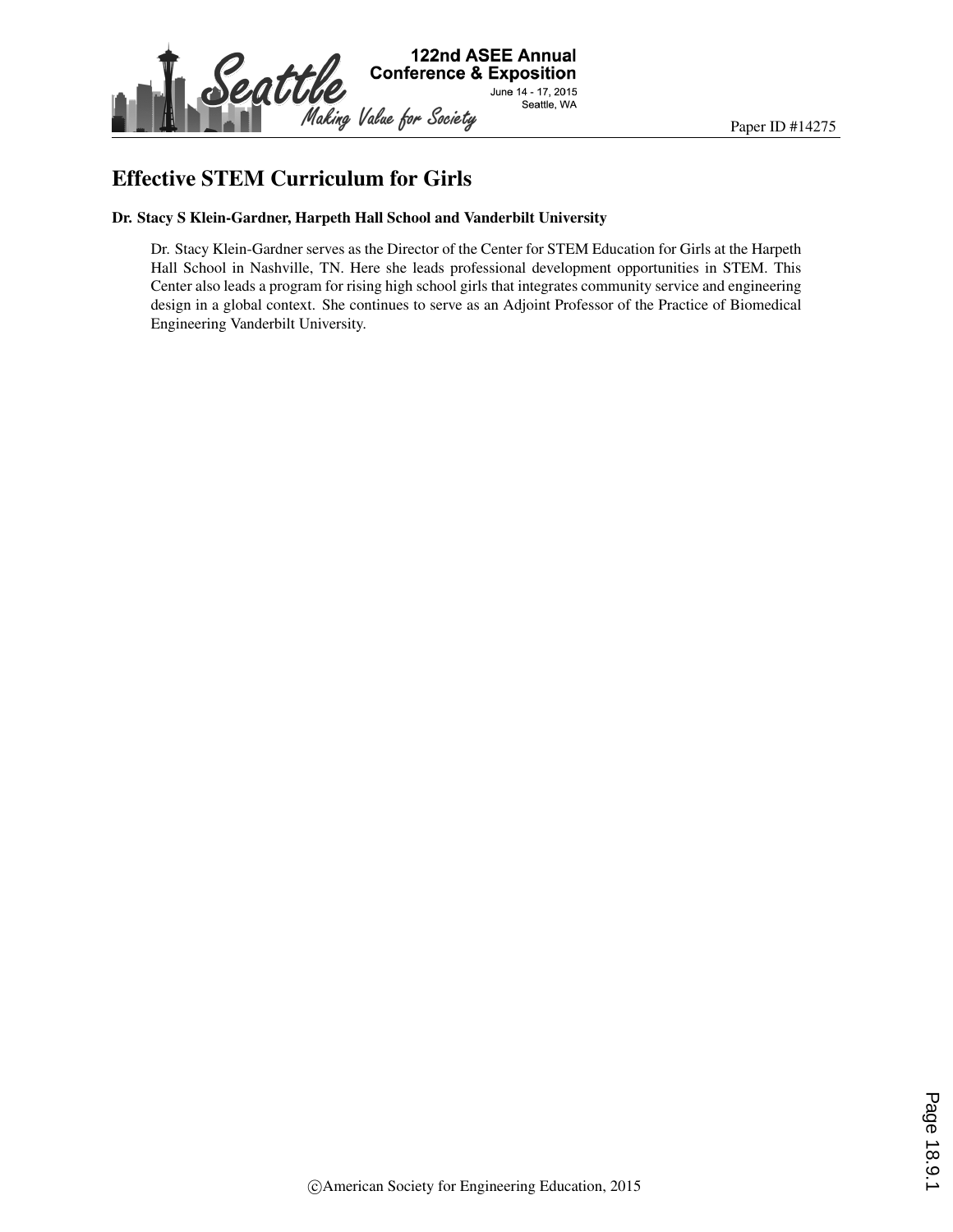2015 Annual ASEE K-12 Workshop on Engineering Education *"Authentic Engineering: Representing & Emphasizing the E in STEM"*  Presented by Dassault Systems

> Saturday, June 13, 2015 8:00 A.M. – 5:00 P.M. Sheraton Seattle | Seattle | WA

Please complete this form, save it as a PDF file *only* and upload it through the ASEE Paper Management system as shown in the K12 Workshop Presenter's Kit.

All notifications will be by email from the ASEE Paper Management system. NOTE: To ensure that emails are not obstructed by spam blockers, please make sure to WHITELIST the email addresses: monolith@asee.org and conferences@asee.org and s.harrington-hurd@asee.org.

Direct questions to Stephanie Harrington-Hurd, ASEE K-12 Activities Manager, at s.harringtonhurd@asee.org. Additional workshop details are available at: http://www.asee.org/K12Workshop. Thank you!

> **Deadline Friday, January 23, 2015 by 5:00PM EST**  *Presenters will be notified of acceptance status by March 14. Late submissions will not be accepted. Advanced Workshop Registration will open December 6, 2013.*

> > **SUBMISSION INFORMATION**

Provide the first and last name of each presenter, including affiliations. If there is more than one presenter, designate one person as the organizer and provide only that person's contact information. The organizer is responsible for communicating to co-presenters.

Number of Presenters: 1

Presenter Name(s):

1) Last Klein-Gardner First Stacy Affiliation Harpeth Hall School and Vanderbilt University

2) Last First Affiliation

3) Last First Affiliation

Contact Person's Name: Stacy Klein-Gardner

Contact Person's Email: stacy.gardner@harpethhall.org

Contact Person's Phone: 615-346-0110

Contact Person's Alternate Phone: 615-294-7964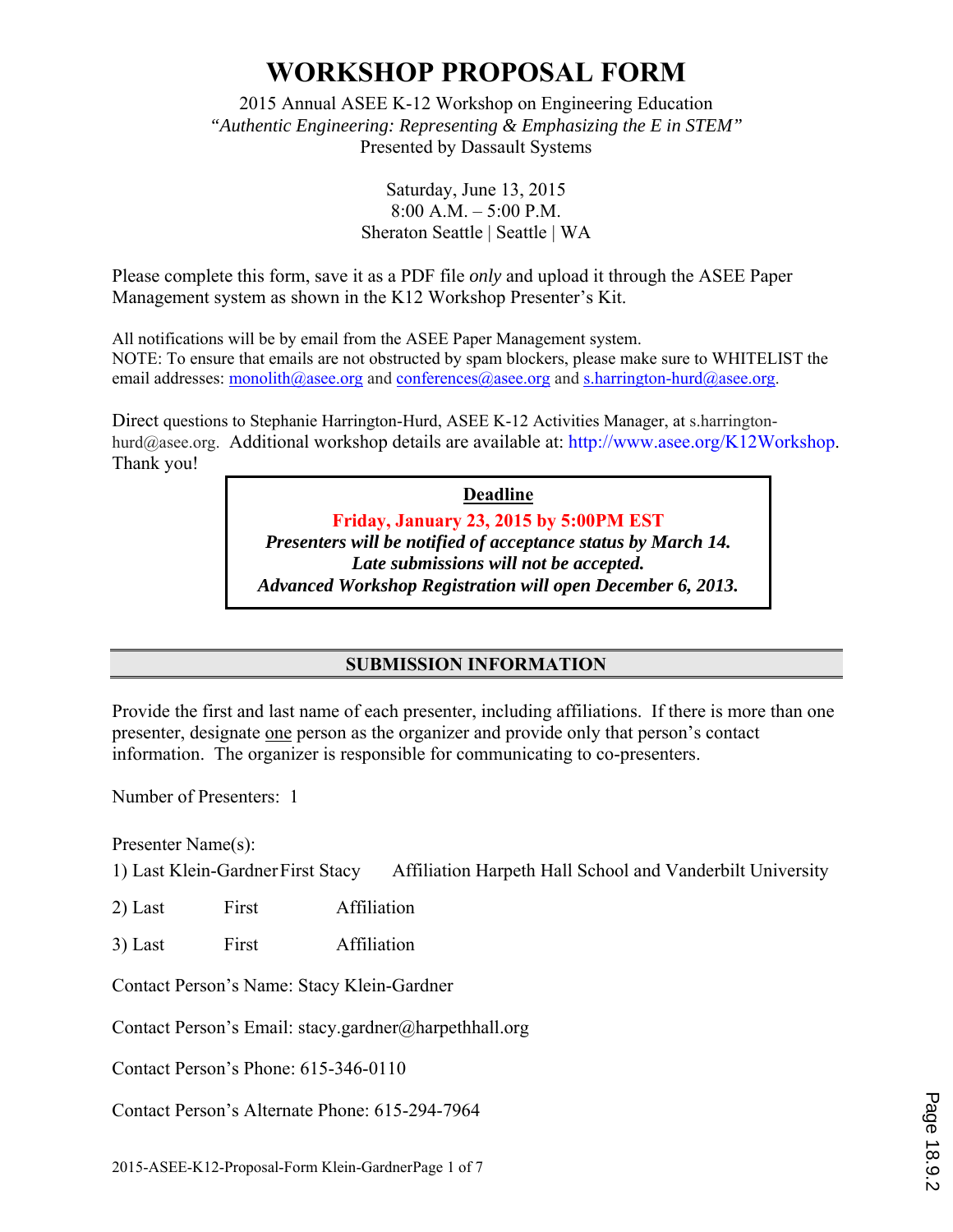2015 Annual ASEE K-12 Workshop on Engineering Education *"Authentic Engineering: Representing & Emphasizing the E in STEM"*  Presented by Dassault Systems

#### Saturday, June 13, 2015 8:00 A.M. – 5:00 P.M. Sheraton Seattle | Seattle | WA

Please provide a one-paragraph bio for each presenter (in the order listed above). The bio should not exceed 70 words and should be written as you would want it to appear on the ASEE website and program materials.

1)

Dr. Stacy Klein-Gardner serves as the Director of the Center for STEM Education for Girls at the Harpeth Hall School in Nashville, TN. Here she leads professional development opportunities in STEM. This Center also leads a program for rising high school girls that integrates community service and engineering design in a global context. She continues to serve as an Adjoint Professor of the Practice of Biomedical Engineering Vanderbilt University.

2)

3)

### **WORKSHOP INFORMATION**

#### **Proposed Title**:

Effective STEM Curriculum for Girls

**Abstract**: Please provide a concise description that includes the workshop's learning objectives (maximum 750 characters). The abstract is used on the ASEE website, program materials, and otherK-12 Workshop promotional activities.

Each summer the Center for STEM Education for Girls (http://stemefg.org) hosts two week camps for local rising high school girls called the STEM Summer Institutes. Our curriculum revolves around real engineering design projects for the Lwala (Kenya) Community Alliance. The curriculum is truly STEM integrated and is an effective model for school-wide STEM based programming. This workshop will share the research results and curriculum from these programs, including the opportunity to participate in one hands-on engineering design project. We will also discuss the specific needs of girls in STEM, based on the literature. Tips for authentic assessment of this work will be provided and links to standards made.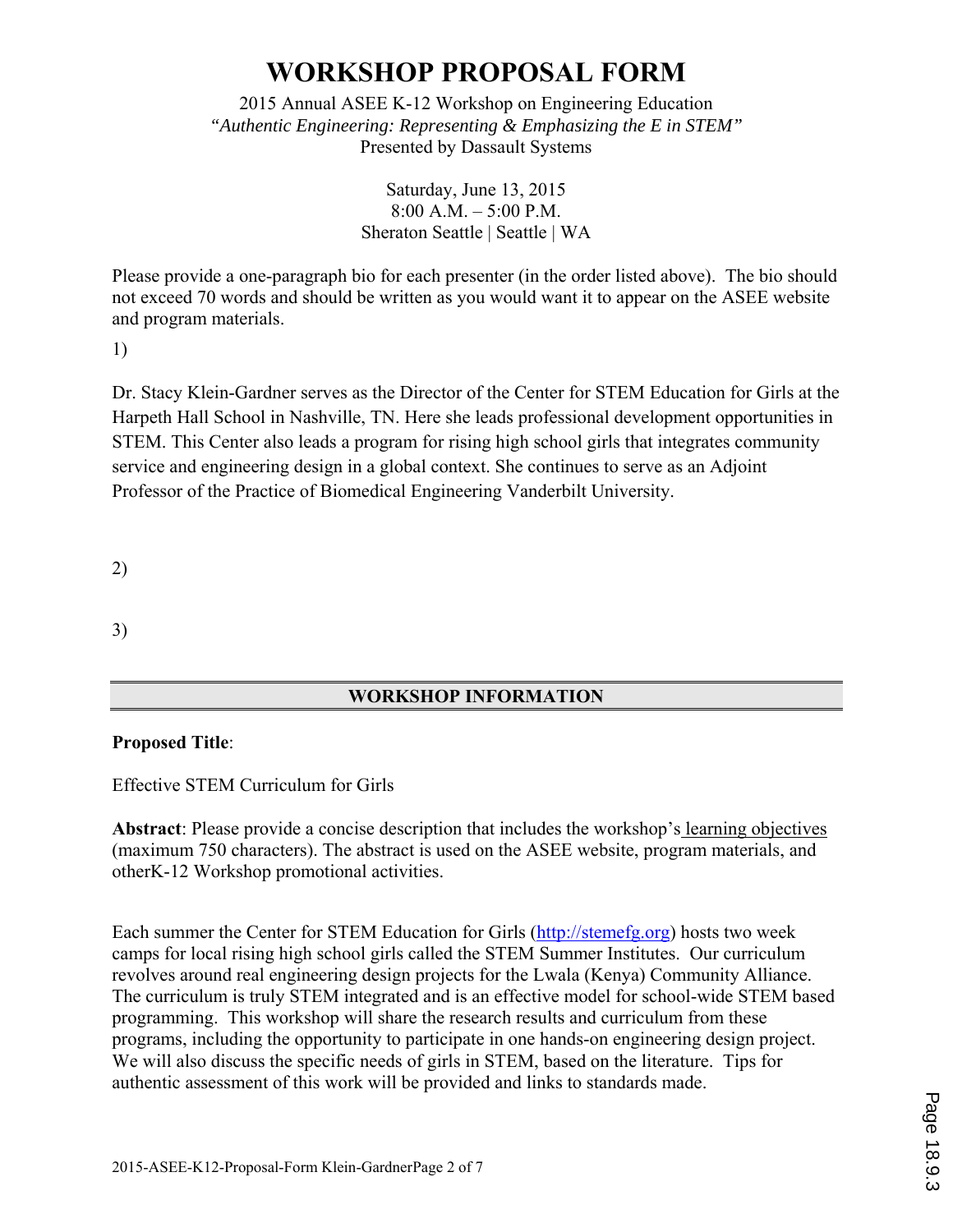2015 Annual ASEE K-12 Workshop on Engineering Education *"Authentic Engineering: Representing & Emphasizing the E in STEM"*  Presented by Dassault Systems

> Saturday, June 13, 2015 8:00 A.M. – 5:00 P.M. Sheraton Seattle | Seattle | WA

**Workshop Description**. Please provide a detailed description of the proposed workshop that, at minimum, explicitly addresses the following (maximum 4,000 characters):

- a. Learning objectives
- b. Hands-on activities and interactive exercises
- c. Materials that participants can take with them
- d. Practical application for teachers and outreach staff
- a. Participants will be able to review their own STEM plans with effectiveness for girls in mind. They will also be able to take back general ideas on how to create new STEM-based school-wide curriculum or simply how to do effective STEMintegrated curriculum in an individual teacher's classroom. For participants who are new to engineering design, they will participate in a hands-on activity that they could implement in their home schools. Participants should learn how to seek and implement service learning projects – shown to be important especially to girls – as a means of creating STEM integrated curriculum. Participants will be introduced to authentic assessment measures, including the Innovation Portal.
- b. Hands-on Activities and Interactive Exercises Session Outline, with hands-on bolded Overview of the Center for STEM Education for Girls (5 min) What the literature says about Girls in STEM (5 min) Specifics of the STEM Summer Institute 2014 Curriculum (10 min) Assessment Methods for STEM (5 min) Research Results from the STEM Summer Institute 2012-2014 (5 min) **Improving a Bridge Design from Lwala (35 min) Brainstorming service-learning, engineering-based opportunities in your area (5 min)**  Wrap-Up and Questions (5 min)

c. Materials Specifics of the STEM Summer Institute 2014 Curriculum

d. Practical Application for teachers and outreach staff

This curriculum could be used at a grade-level as a means of integrating STEM across the subjects. Assessment methods will be addressed. Schools often need more examples of real-world STEM integration to use in their classrooms. Utilizing service learning and engineering is a key way to accomplish that. Other outreach staff could implement a similar program at their university, which is actually one of the goals of my Center for STEM Education for Girls.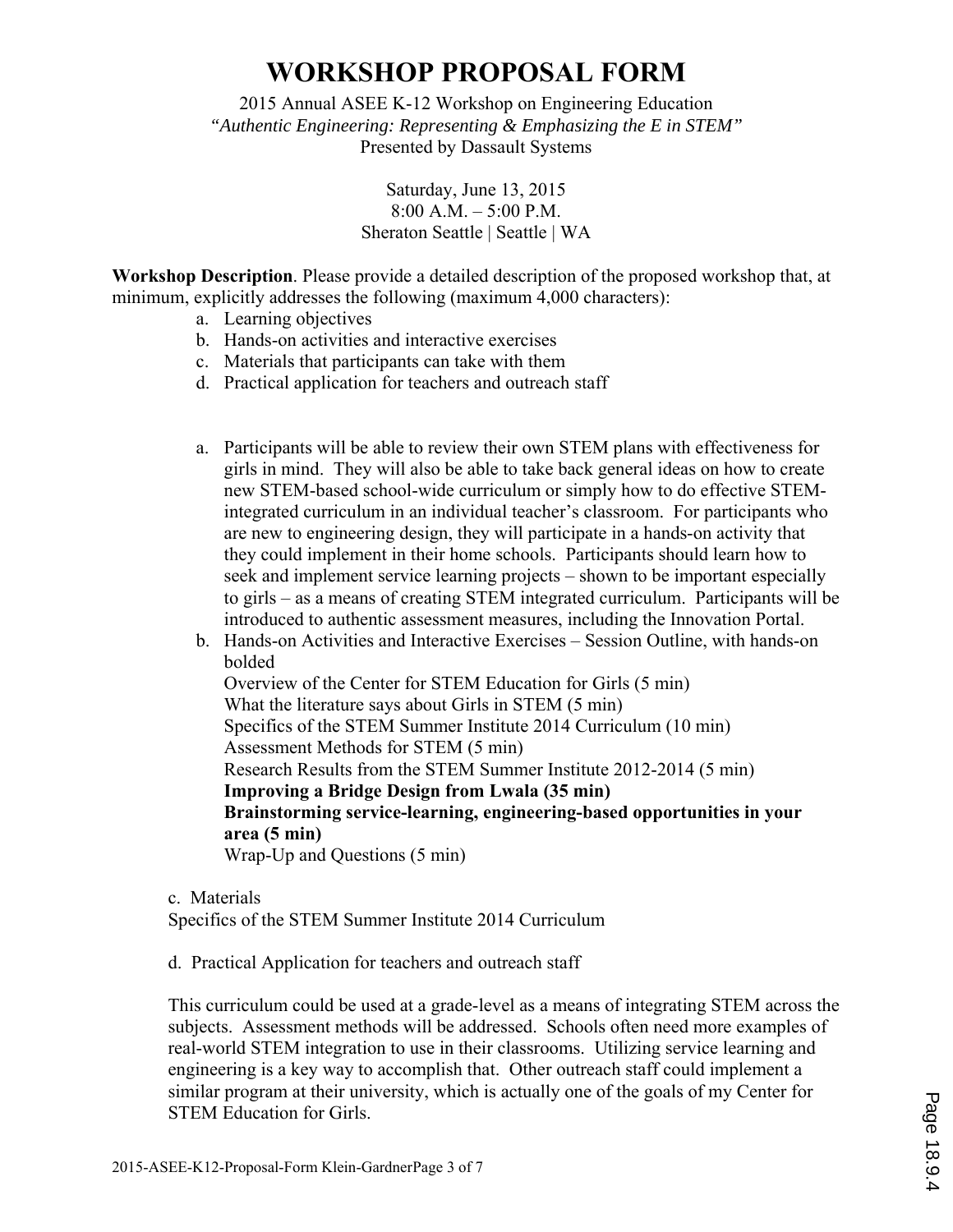2015 Annual ASEE K-12 Workshop on Engineering Education *"Authentic Engineering: Representing & Emphasizing the E in STEM"*  Presented by Dassault Systems

> Saturday, June 13, 2015 8:00 A.M. – 5:00 P.M. Sheraton Seattle | Seattle | WA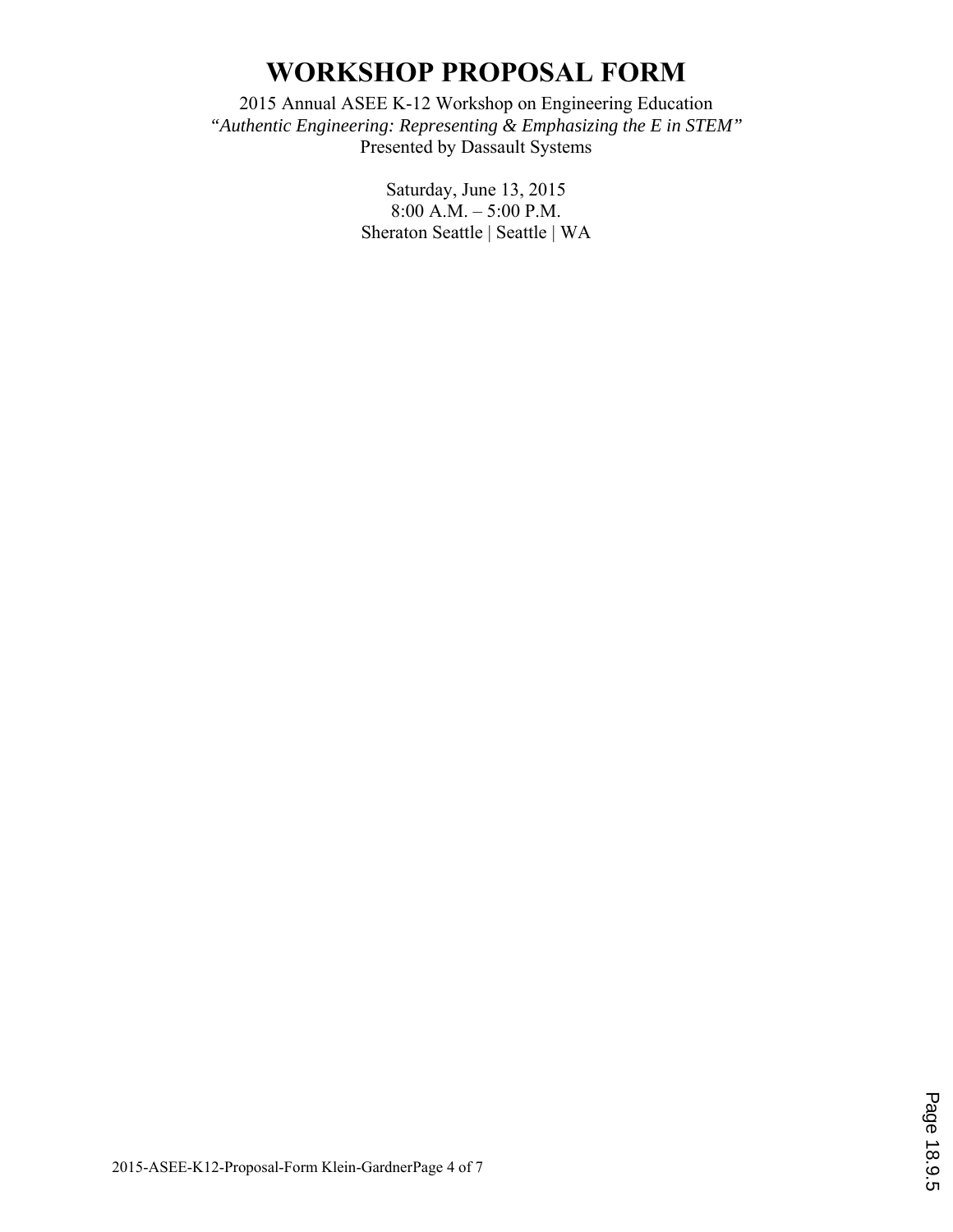2015 Annual ASEE K-12 Workshop on Engineering Education *"Authentic Engineering: Representing & Emphasizing the E in STEM"*  Presented by Dassault Systems

> Saturday, June 13, 2015 8:00 A.M. – 5:00 P.M. Sheraton Seattle | Seattle | WA

**Authentic Engineering Connection.** Identify and describe how you will explicitly address the ways in which your lesson or activity is representative of the processes, habits of mind and practices used by engineers, or is demonstrative of work in specific engineering fields.<sup>i</sup> At least one of those must be within the first four listed, below; i.e., do not only check "other". Check all that apply:

- $\boxtimes$  Use of an engineering design process that has at least one iteration/improvement
- $\Box$  Attention to specific engineering habits of mind
- Attention to engineering practices (as described in the NGSS/Framework and as practiced by engineers)
- $\boxtimes$  Attention to specific engineering careers or fields related to the lesson/activity
- $\Box$  Other (please describe below)

Provide a description of how you will explicitly address these aspects of authentic engineering in your workshop (maximum 2,000 characters):

Participants will be exposed to all steps of the engineering design process during the workshop and will actually take part in some of those steps (brainstorm, plan, some building). Ties will be made between the curriculum at hand and the engineering careers/fields which utilize the concepts and specific project. Ways to bring those types of engineers into the classroom in meaningful ways will be discussed.

**Diversity.** This year is the American Society for Engineering Education's "Year of Action on Diversity." It is essential that we have a diverse engineering workforce to solve diverse problems. To do that and to have an engineering-literate public, it is essential that we reach *every* preK-12 student with high-quality engineering education, drawing on issues of access and equity in the classroom and in the curriculum. Reviewers would like to know how your proposed workshop will address diversity.

Provide a description of how you will explicitly address diversity – e.g., diversity with respect to gender/sex, ethnicity or race, special education inclusion, socio-economic status, or LGBT status – in your workshop (maximum 2,000 characters):

This workshop and the curriculum it is based on come from the Center for STEM Education for Girls where we specifically focus on the needs of girls. We will discuss what makes effective STEM curriculum for girls – or at least aspects of it – and provide the participants with specific examples.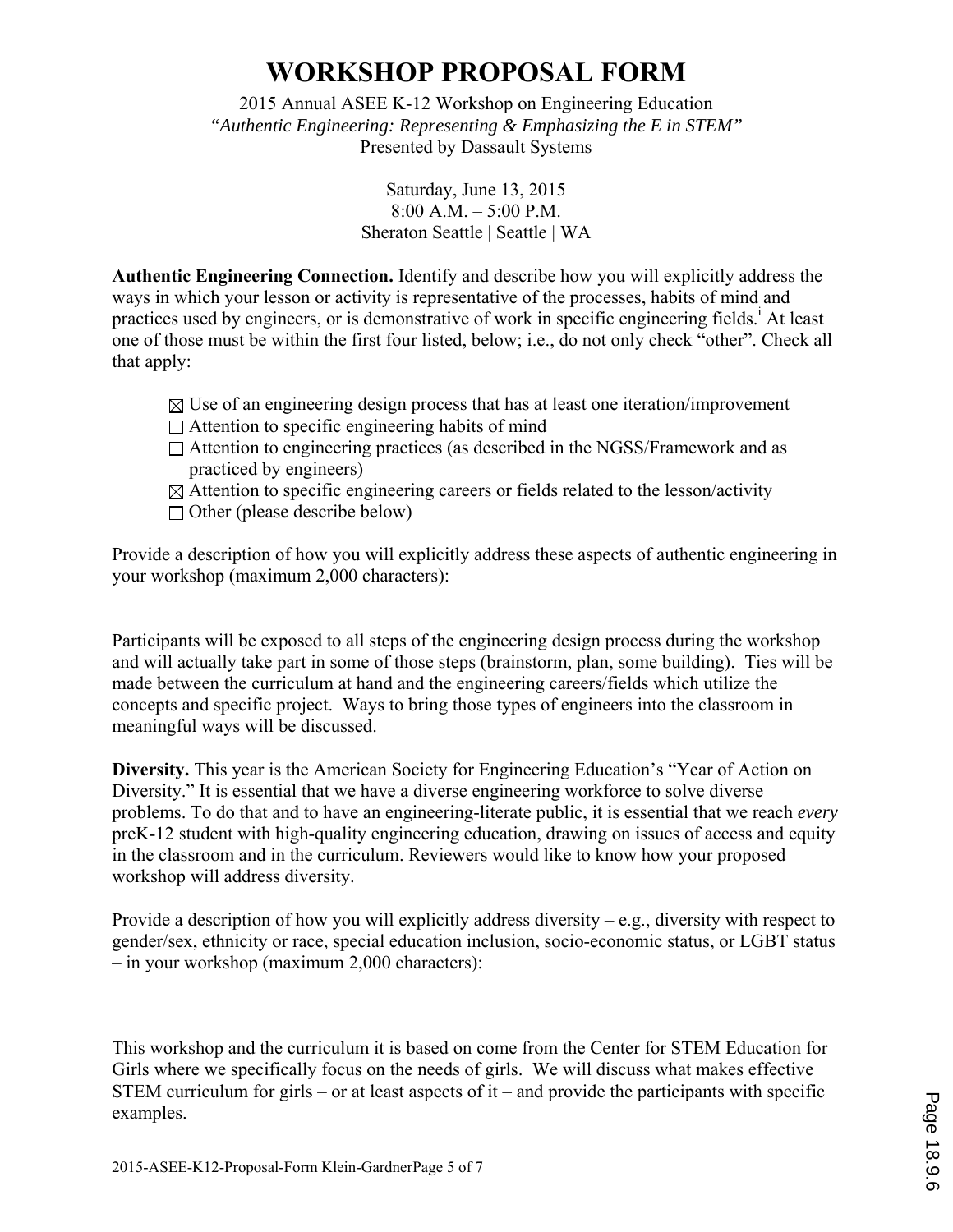2015 Annual ASEE K-12 Workshop on Engineering Education *"Authentic Engineering: Representing & Emphasizing the E in STEM"*  Presented by Dassault Systems

> Saturday, June 13, 2015 8:00 A.M. – 5:00 P.M. Sheraton Seattle | Seattle | WA

Are there any online components to the proposal or presentation? (Note that these online components may only be available to presenters or those who have their wireless subscriptions, since wireless may not be available during the workshop sessions.)

 $\boxtimes$  No  $\Box$  Yes

Please describe:

Grade Level Target Audience (check all that apply):  $\Box$  Primary (EC–2)  $\Box$  Elementary (3–5)  $\Box$  Middle School (6-8)  $\boxtimes$  High School (9-12)

Maximum Number of Participants:

40

If this number is greater than 25, please describe how your workshop will equally engage all participants.

 I would prefer the smaller audience of 25, but I can handle 40. Participants will work in small groups during the workshop, thus personalizing the experience.

All Seating is Classroom (tables and chairs).

Audio Visual Equipment Requests:

*Note: An LCD projector, screen and podium with attached microphone are provided. Requests for additional equipment or resources (e.g., internet connection or laptops) will incur extra charges. If you do not have additional requests, please indicate with "Not applicable."* 

Not applicable

#### **Reminder: Presenters must register and pay the registration fee to support their workshop attendance and audio/video costs.**

Page 18.9.7 Page 18.9.7